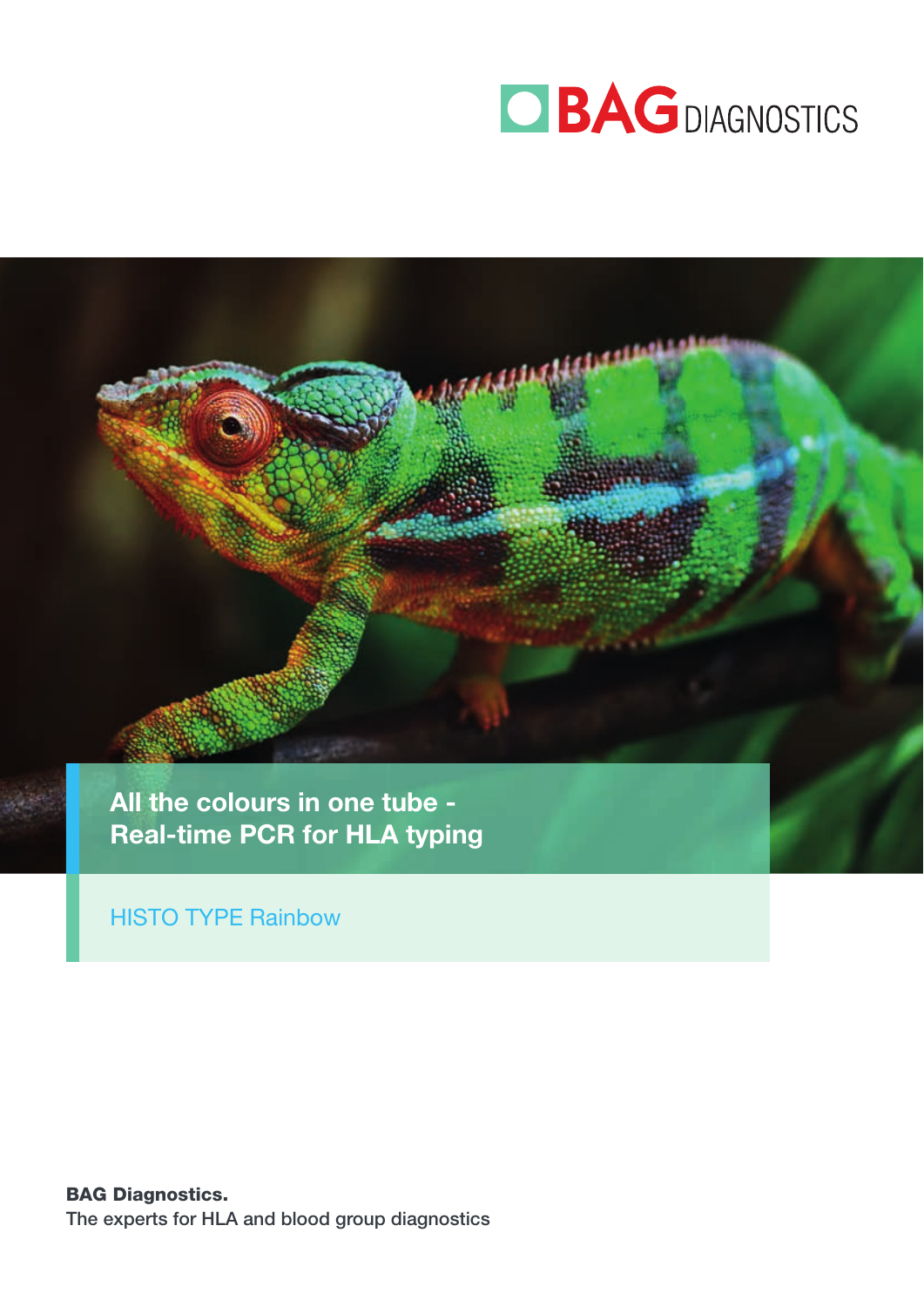## All the colours in one tube

## **Reliability**

- Resolution of CWD allele groups
- Common Null alleles differentiated
- Robust interpretation based on Cq ratios

## Five colour multiplexing

 Use the full capacity of modern real-time cyclers with our revolutionary 5 colour HLA multiplex genotyping

## 11 Loci in a 96 well plate

• Real-time PCR assay based on TaqMan® probes for 11 HLA Loci in one 96 well plate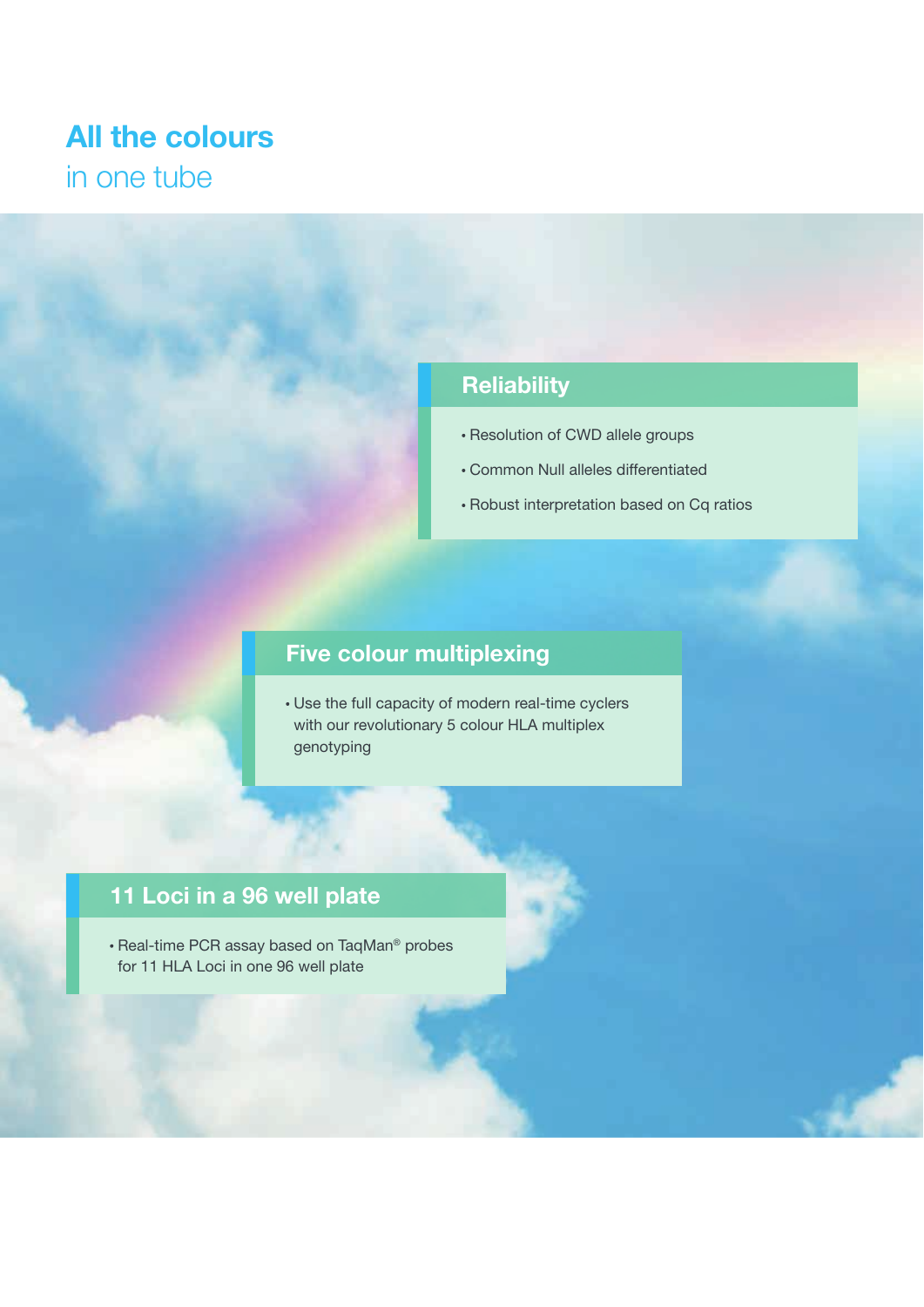

## Fast and comprehensive

real-time HLA typing

### Easy implementation

- User friendly automated interpretation software
- No separate post-PCR area needed
- Ecological no toxic waste
- Cost effective

### Easy handling

- Save time with results in less than 80 minutes
- Convenient and safe without gels
- $\cdot$  Low DNA-concentrations (10 ng/ $\mu$ I) are sufficient
- No colour compensation run needed with the default cycler
- Easy set up, ready to use format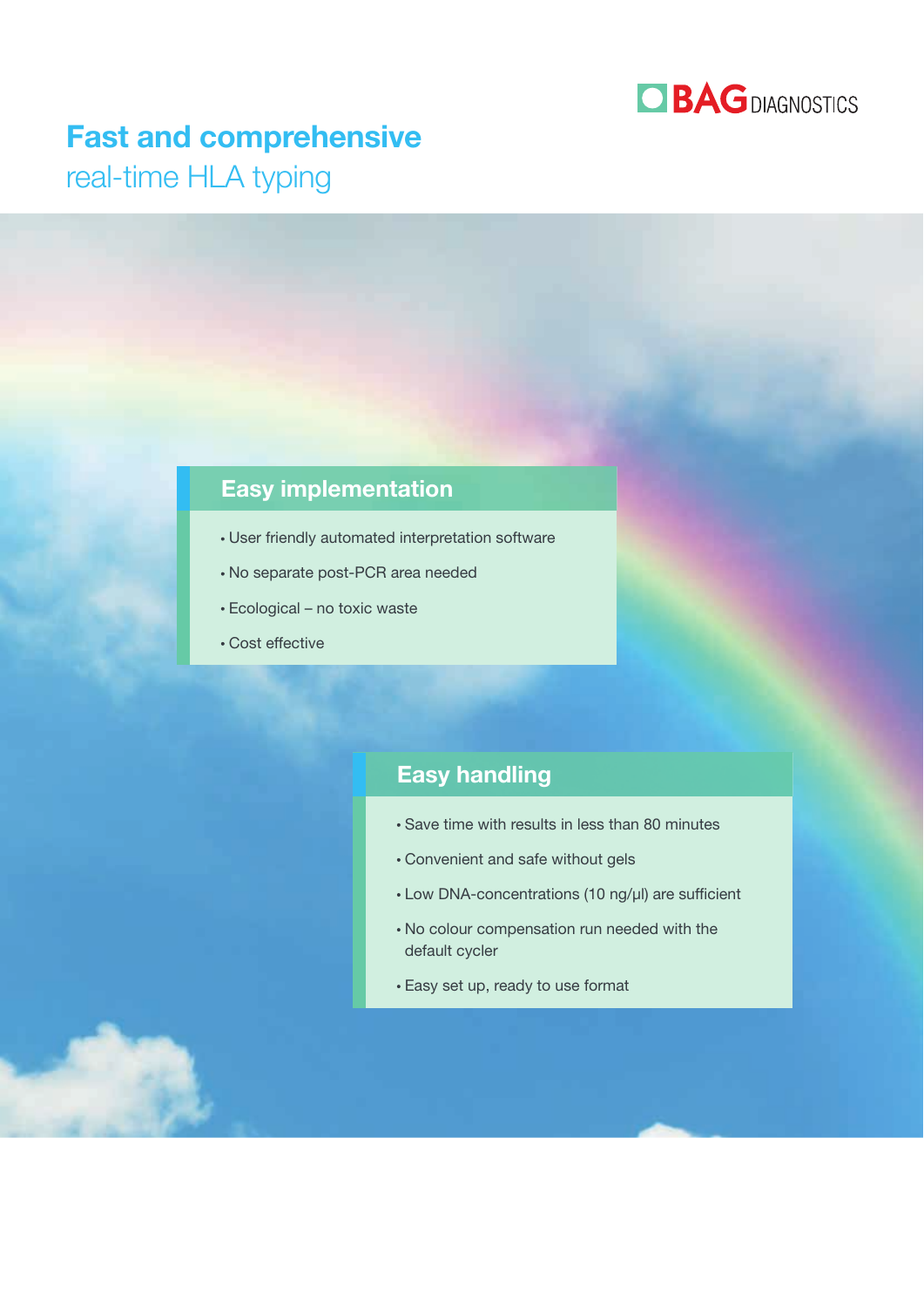### High specificity with TaqMan<sup>®</sup> probes



### Robust results because positive reactions are determined by Cq ratio



Normalization of the reactions against the positive control make the test robust against variations of the fluorescence intensity.

Therefore, no colour compensation is needed with the default cycler.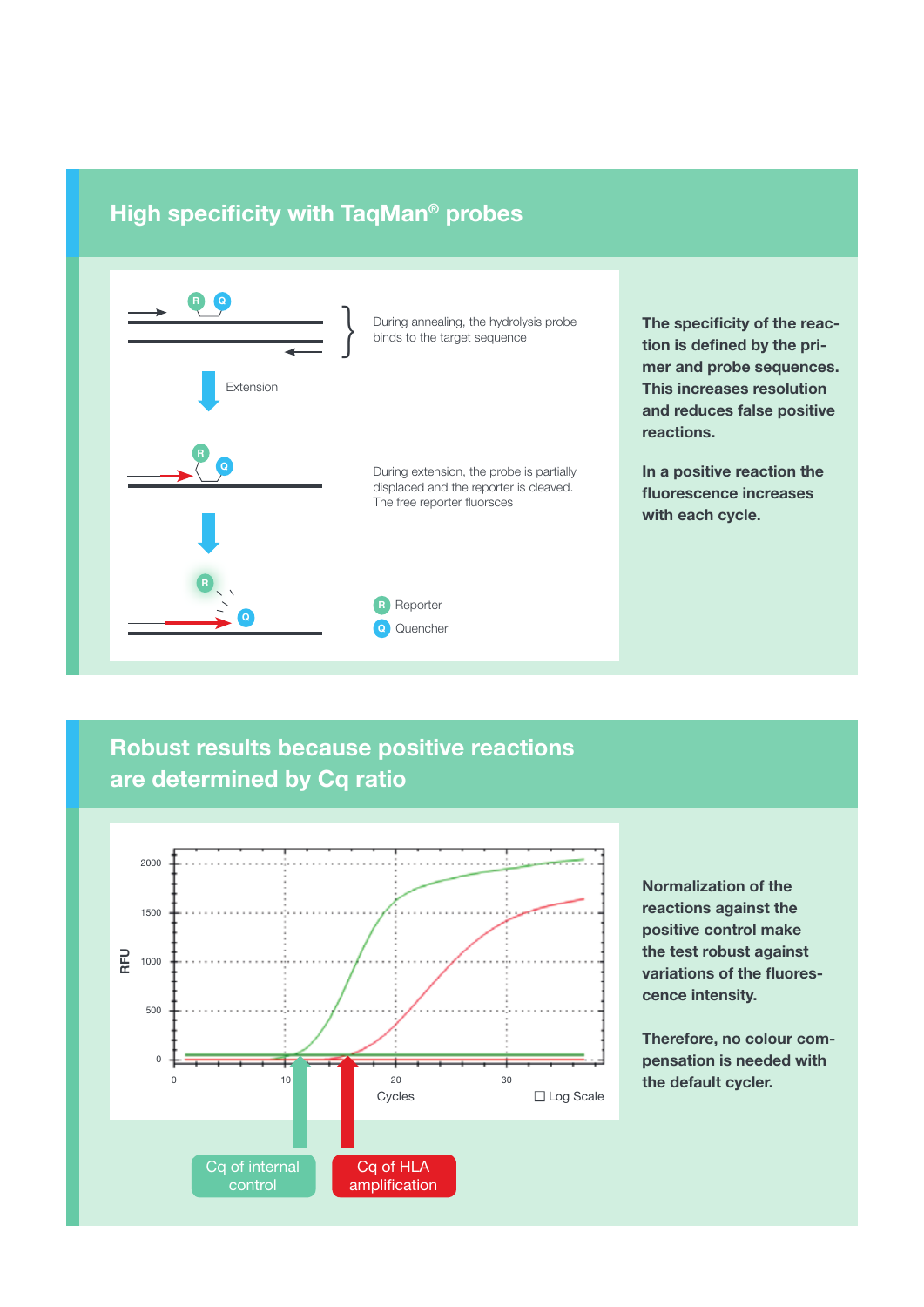

### Five colour multiplexing



### Colours with separated emission spectra were selected:

#### Fam: Internal Control CAL Fluor 560 and 610: HLA-A, B, C

Other fluorphores used for compatibility with other instruments.

Each of the 96 wells contain 1 control and up to 4 allele reactions in 4 different channels – resulting in a capacity of 384 allele specific reactions.

Quasar 670: DRB1/3/4/5 Quasar 705: DQB1, DQA1, DPB1, DPA1



### The easy way to fulfill the requirements for on-call typing

- Common and well documented (CWD) allele groups are identified
- All 11 Loci are covered
- Common Null alleles are differentiated from common expressed alleles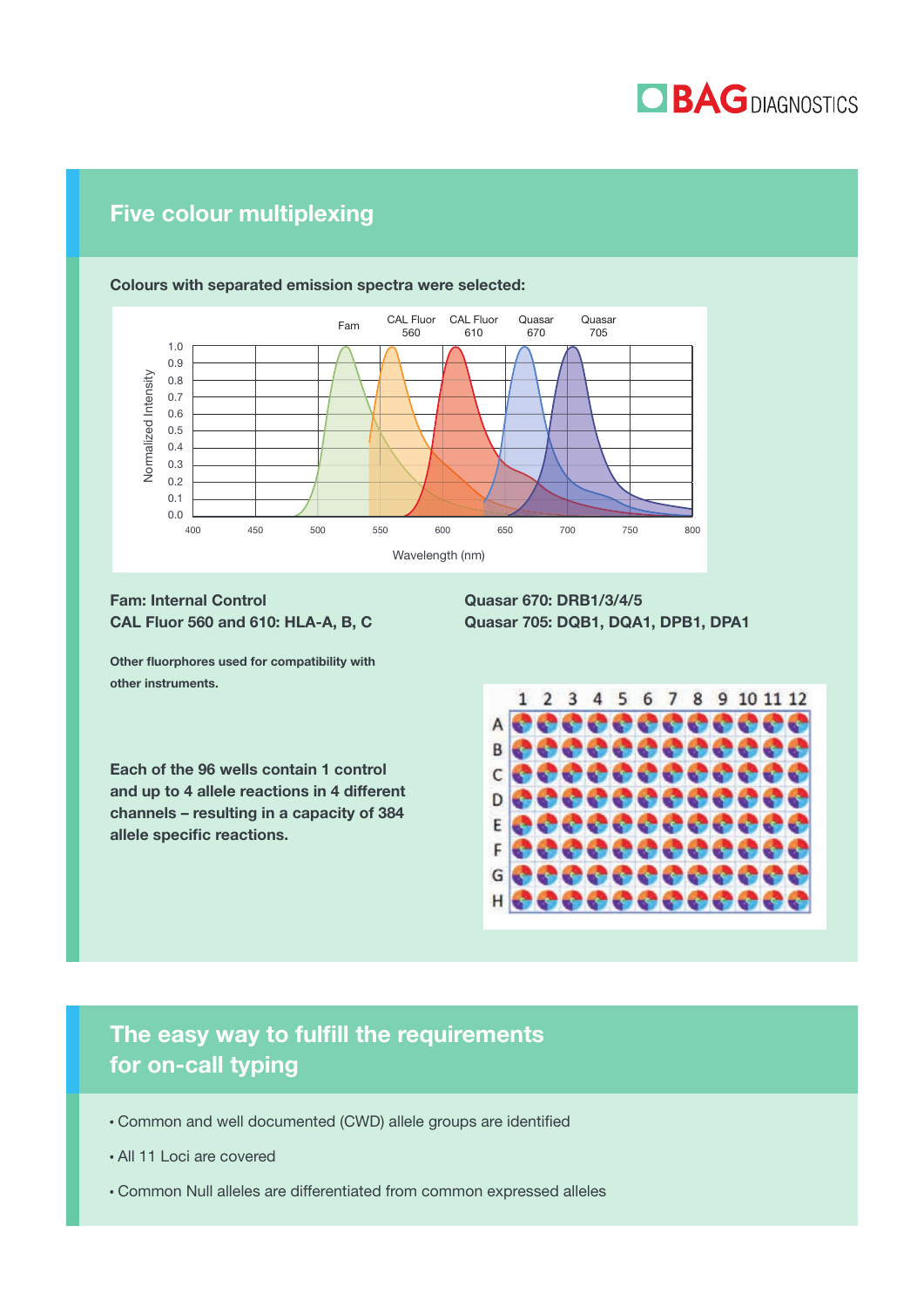## **Easy workflow**



Add sample DNA to the pre-aliquoted Plex Mix.

# $\begin{array}{|c|c|c|c|c|c|}\hline \textbf{1} & \textbf{2} & \textbf{3} & \textbf{4} \ \hline \end{array}$



Dispense the DNA/ Plex Mix mixture to the PCR plate with pre-dried primers and TaqMan® probes.



Place the PCR plate in the real-time cycler and run the PCR program.



Import data into the PlexTyper software for automatic interpretation and editing.

10 min hands-on time **10** min interpretation and the set of the set of the set of the set of the set of the set of the set of the set of the set of the set of the set of the set of the set of the set of the set of the set

## Adaptable to different cycler models – contact us for details

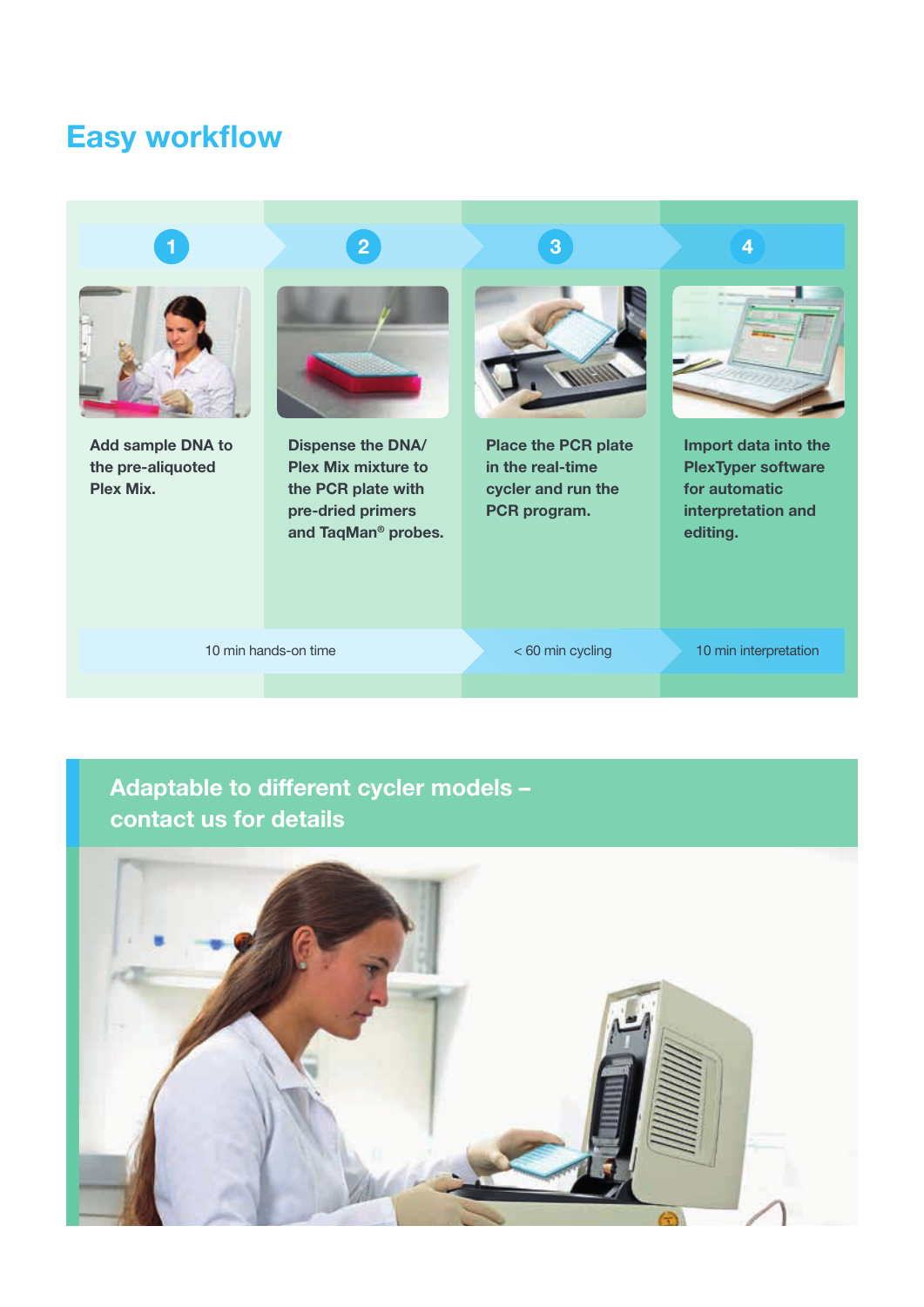

### Makes your life easy: Automated interpretation with the PlexTyper software

- Patient and sample management
- Automated interpretation of raw data from the real-time instrument
- Fast and easy: Intuitive interpretation tools for reviewing and editing results
- Quality scores for individual reactions
- Flexible: Options to view result combinations at CWD and rare level
- Print or save reports
- Can also be used for interpretation of blood group typing data (ERY Q product line)



## Ordering information

| <b>Product</b>             | Package     | <b>REF</b> |
|----------------------------|-------------|------------|
| <b>HISTO TYPE Rainbow</b>  | 10 Tests    | 728220     |
| <b>HISTO TYPE Plex Mix</b> | $230$ $\mu$ | 728298     |
| qPCR Seal                  | 10 pcs      | 728297     |
| <b>PlexTyper Software</b>  |             | 728299     |